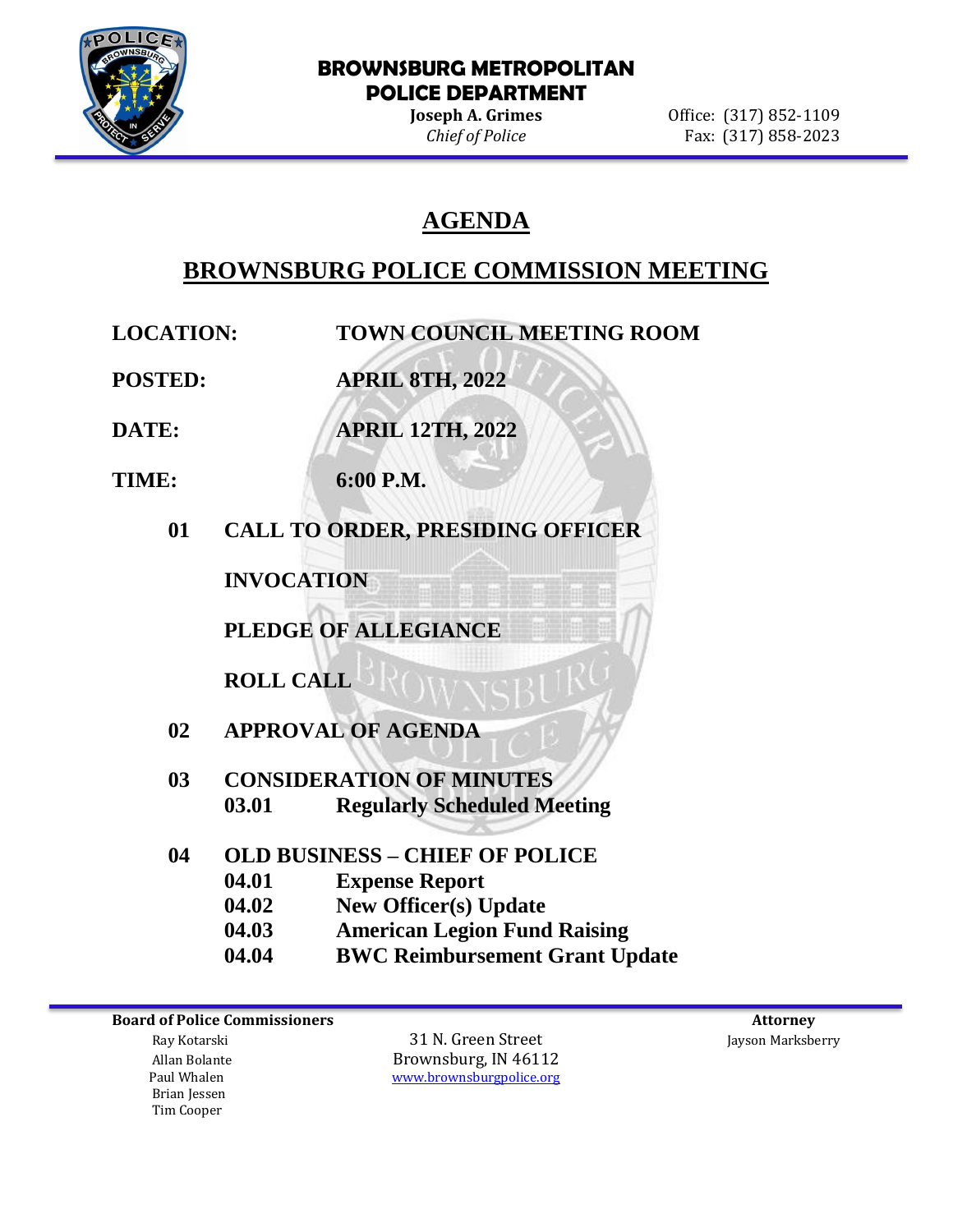

#### **BROWNSBURG METROPOLITAN POLICE DEPARTMENT**

**Joseph A. Grimes Office:** (317) 852-1109 *Chief of Police* Fax: (317) 858-2023

## **04.05 Any Other Business**

**05 OLD BUSINESS – COMMISSION 05.01 Any Other Business** 

### **06 NEW BUSINESS – CHIEF OF POLICE**

- **06.01 Bank Robbery**
- **06.02 Agency Assist(s)—Pursuits**
- **06.03 Public Service Activities**
- **06.04 2022 Police and Fire Summer Camp**
- **06.05 National Volunteer Week**
- **06.06 ERT Deployment**
- **06.07 Staffing 2022-2023**
- **06.08 Any Other Business**

### **07 NEW BUSINESS – COMMISSION**

- **07.01 Corporal Promotion Recommendation**
- **07.02 Any Other Business**

#### **08 REPORTS**

| 08.01 | <b>Support Services Report</b> |
|-------|--------------------------------|
|-------|--------------------------------|

- **08.02 Operations Report**
- **08.03 Department and Officer Monthly Stats**
- **08.04 Donation Report**
- **09 MISCELLANEOUS CORRESPONDENCE**
	- **09.01 Letter of Appreciation**
	- **09.02 Thank you card(s)**
- **10 ATTORNEY**
- **11 FLOOR**

**Board of Police Commissioners Attorney Attorney Attorney Attorney Attorney Attorney Attorney Attorney Attorney** 

 Brian Jessen Tim Cooper

 Ray Kotarski 31 N. Green Street Jayson Marksberry Allan Bolante **Brownsburg, IN 46112**<br>Paul Whalen **Brownsburg With The Wave Account** Brownsburg police.org [www.brownsburgpolice.org](http://www.brownsburgpolice.org/)